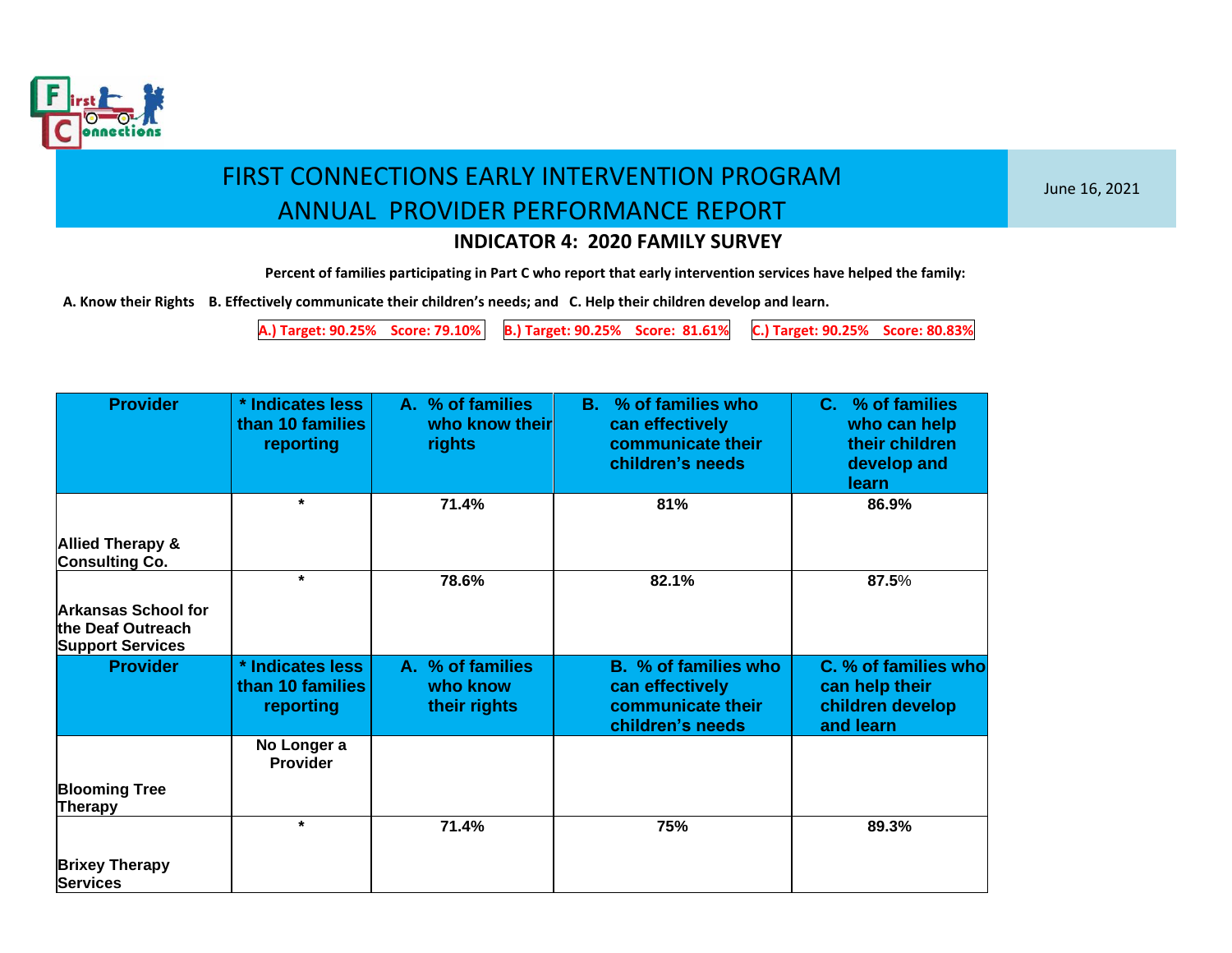

June 16, 2021

### **INDICATOR 4: 2020 FAMILY SURVEY**

**Percent of families participating in Part C who report that early intervention services have helped the family:**

|                                                      | A.) Target: 90.25%                   | <b>Score: 79.10%</b>         | B.) Target: 90.25% Score: 81.61%        | C.) Target: 90.25% Score: 80.83%       |
|------------------------------------------------------|--------------------------------------|------------------------------|-----------------------------------------|----------------------------------------|
|                                                      | ¥                                    | 72.6%                        | 83.3%                                   | 80.4%                                  |
|                                                      |                                      |                              |                                         |                                        |
| <b>Building Bridges</b>                              |                                      |                              |                                         |                                        |
| <b>Center for Child</b>                              | $\star$                              | 50%                          | 57.1%                                   | 50%                                    |
| <b>Development &amp; Family</b><br><b>Education</b>  |                                      |                              |                                         |                                        |
|                                                      | $\star$                              | 92.1%                        | 78.6%                                   | 85.7%                                  |
|                                                      |                                      |                              |                                         |                                        |
| Child's Play                                         |                                      |                              |                                         |                                        |
| <b>Provider</b>                                      | * Indicates less<br>than 10 families | A. % of families<br>who know | B. % of families who<br>can effectively | C. % of families who<br>can help their |
|                                                      | reporting                            | their rights                 | communicate their<br>children's needs   | children develop<br>and learn          |
|                                                      | 15                                   | 76.2%                        | 74.8%                                   | 79%                                    |
| Children's Therapy<br><b>Services</b>                |                                      |                              |                                         |                                        |
|                                                      | $\star$                              | 64.3%                        | 82.1%                                   | 71.4%                                  |
| <b>Clearly Speaking, LLC</b>                         |                                      |                              |                                         |                                        |
|                                                      | <b>No Families</b>                   |                              |                                         |                                        |
|                                                      | <b>Reported</b>                      |                              |                                         |                                        |
| <b>Community School of</b><br><b>Cleburne County</b> |                                      |                              |                                         |                                        |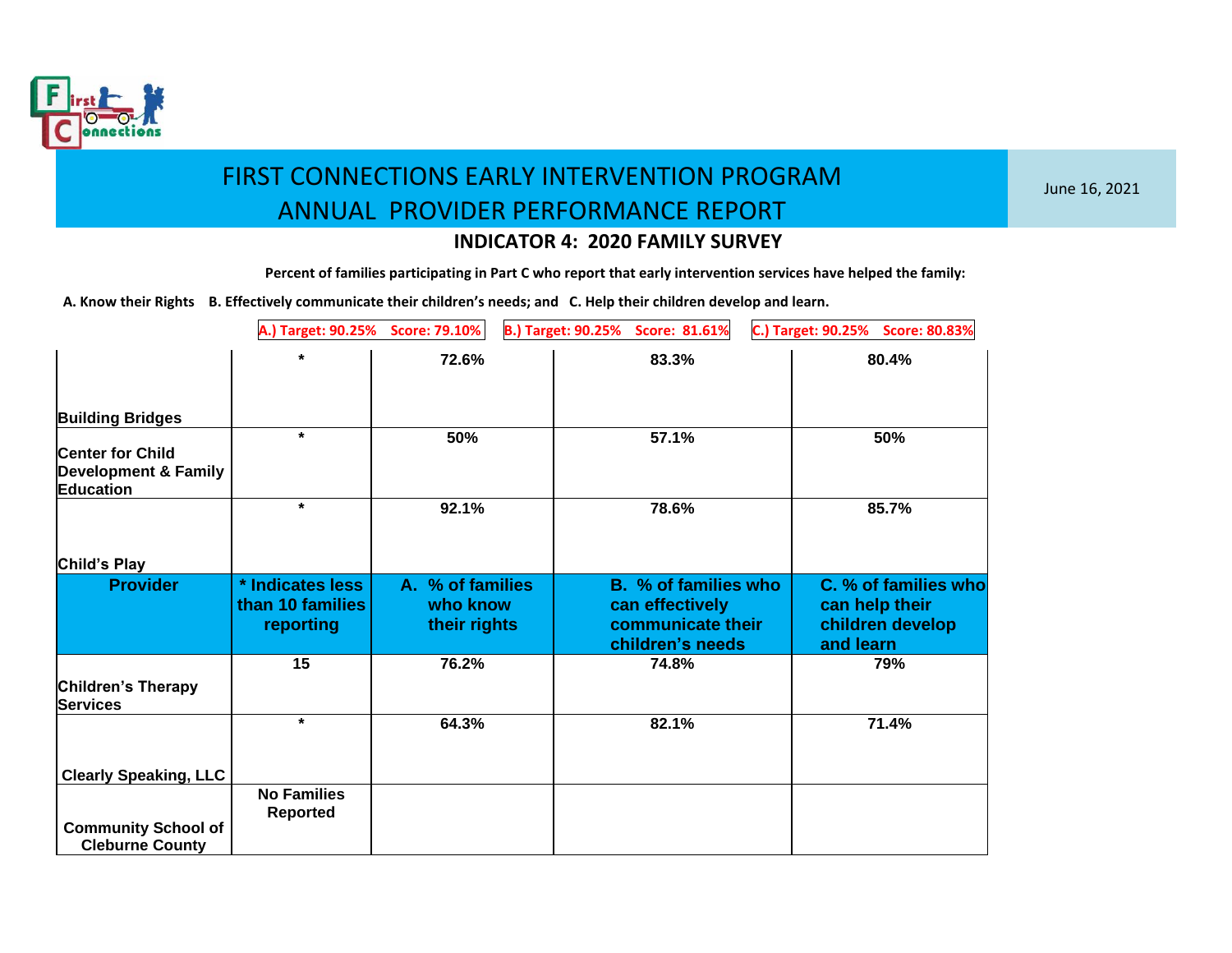

June 16, 2021

### **INDICATOR 4: 2020 FAMILY SURVEY**

**Percent of families participating in Part C who report that early intervention services have helped the family:**

|                                                                                                          | A.) Target: 90.25%                                                                       | <b>Score: 79.10%</b> | <b>B.) Target: 90.25%</b><br>Score: 81.61%                                    | C.) Target: 90.25%<br><b>Score: 80.83%</b>                           |
|----------------------------------------------------------------------------------------------------------|------------------------------------------------------------------------------------------|----------------------|-------------------------------------------------------------------------------|----------------------------------------------------------------------|
| <b>Conway County Center</b><br>for Exceptional<br>Children, Inc.                                         |                                                                                          | 80.4%                | 80.4%                                                                         | 82.1%                                                                |
| <b>Creative Learning</b><br><b>Therapy</b>                                                               | $\star$                                                                                  | 64.3%                | 92.9%                                                                         | 82.1%                                                                |
| <b>D'Ann Diles</b>                                                                                       | $\star$                                                                                  | 51.8%                | 62.5%                                                                         | 75%                                                                  |
| <b>Provider</b>                                                                                          | * Indicates less A. % of families who<br>than 10 families know their rights<br>reporting |                      | B. % of families who can<br>effectively communicate<br>their children's needs | C. % of families who<br>can help their children<br>develop and learn |
| <b>Davis Early</b><br><b>Intervention Services,</b><br><b>LLC (formerly Early</b><br><b>Connections)</b> | $\star$                                                                                  | 51.8%                | 66.1%                                                                         | 67.9%                                                                |
| Developmental<br><b>Resources</b><br>Management, Inc.                                                    | $\star$                                                                                  | 60.2%                | 59.2%                                                                         | 62.2%                                                                |
| <b>Eagle Family Therapy</b><br>Services, Inc.                                                            | $\star$                                                                                  | 64.3%                | 71.4%                                                                         | 82.1%                                                                |
| <b>Early Connections</b>                                                                                 | $\star$                                                                                  | 75.9%                | 81.3%                                                                         | 82.1%                                                                |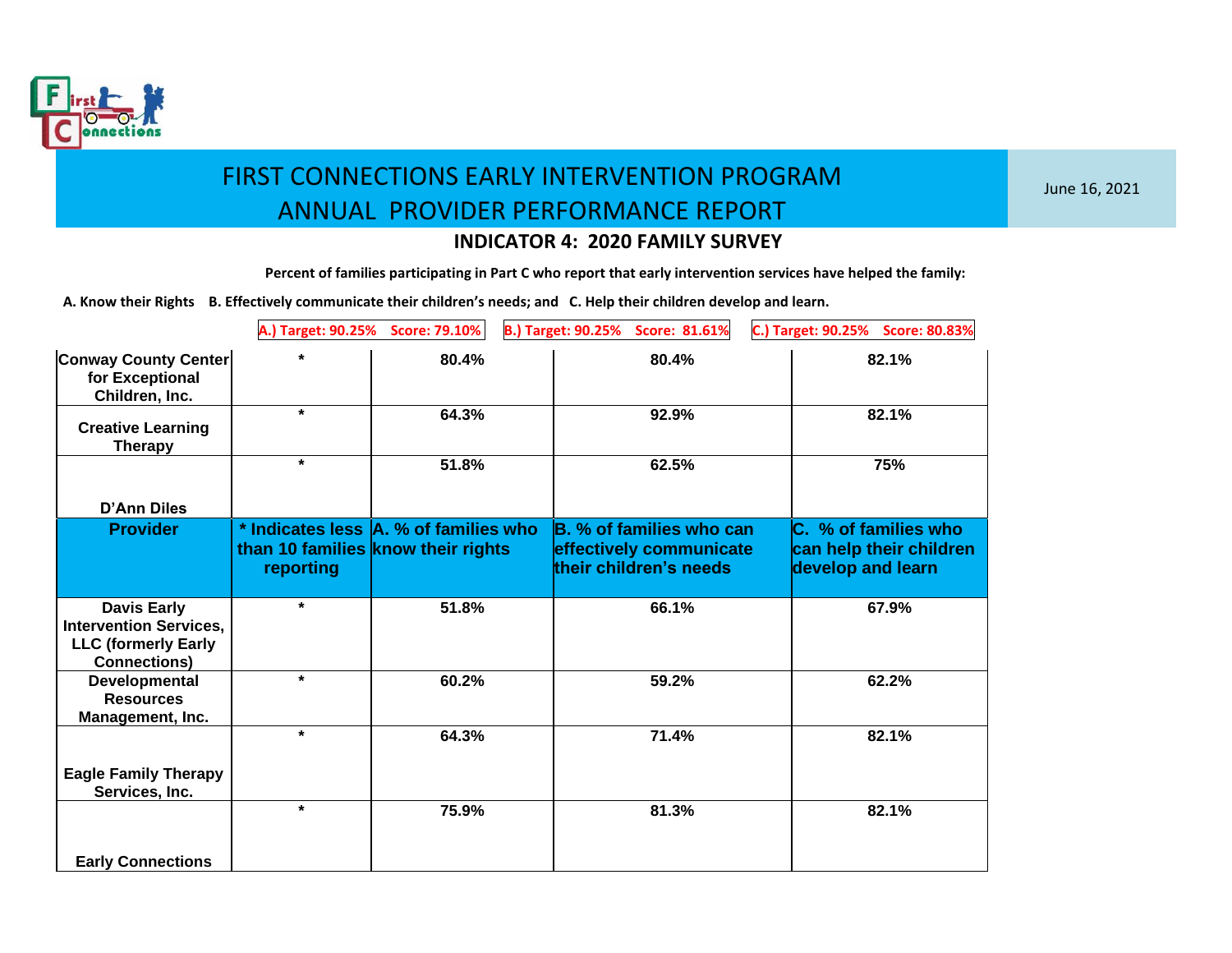

June 16, 2021

### **INDICATOR 4: 2020 FAMILY SURVEY**

**Percent of families participating in Part C who report that early intervention services have helped the family:**

|                                                                                             | A.) Target: 90.25%                    | <b>Score: 79.10%</b>                                                        | <b>B.) Target: 90.25%</b><br>Score: 81.61%                                    | C.) Target: 90.25%<br><b>Score: 80.83%</b>                           |
|---------------------------------------------------------------------------------------------|---------------------------------------|-----------------------------------------------------------------------------|-------------------------------------------------------------------------------|----------------------------------------------------------------------|
| <b>Emerge Therapy</b><br><b>Services (formerly</b><br><b>Absolute Pediatric</b><br>Therapy) |                                       | 53.6%                                                                       | 75%                                                                           | 78.6%                                                                |
|                                                                                             | $\star$                               | 100%                                                                        | 89.3%                                                                         | 90.5%                                                                |
| First Step, Inc.                                                                            |                                       |                                                                             |                                                                               |                                                                      |
| <b>Friendship Community</b><br>Care                                                         | $\star$                               | 78.6%                                                                       | 60.7%                                                                         | 71.4%                                                                |
|                                                                                             | $\star$                               | 67.9%                                                                       | 71.4%                                                                         | 88.4%                                                                |
| <b>Hands On Learning</b>                                                                    |                                       |                                                                             |                                                                               |                                                                      |
|                                                                                             | $\star$                               | 67.9%                                                                       | 75%                                                                           | 100%                                                                 |
| <b>Hands That Help</b>                                                                      |                                       |                                                                             |                                                                               |                                                                      |
| <b>Provider</b>                                                                             | reporting                             | * Indicates less A. % of families who<br>than 10 families know their rights | B. % of families who can<br>effectively communicate<br>their children's needs | C. % of families who<br>can help their children<br>develop and learn |
|                                                                                             | <b>No Families</b>                    |                                                                             |                                                                               |                                                                      |
| <b>Hands-on Therapy</b>                                                                     | <b>Reported</b>                       |                                                                             |                                                                               |                                                                      |
|                                                                                             | <b>No Families</b><br><b>Reported</b> |                                                                             |                                                                               |                                                                      |
| <b>HRS Associates</b>                                                                       |                                       |                                                                             |                                                                               |                                                                      |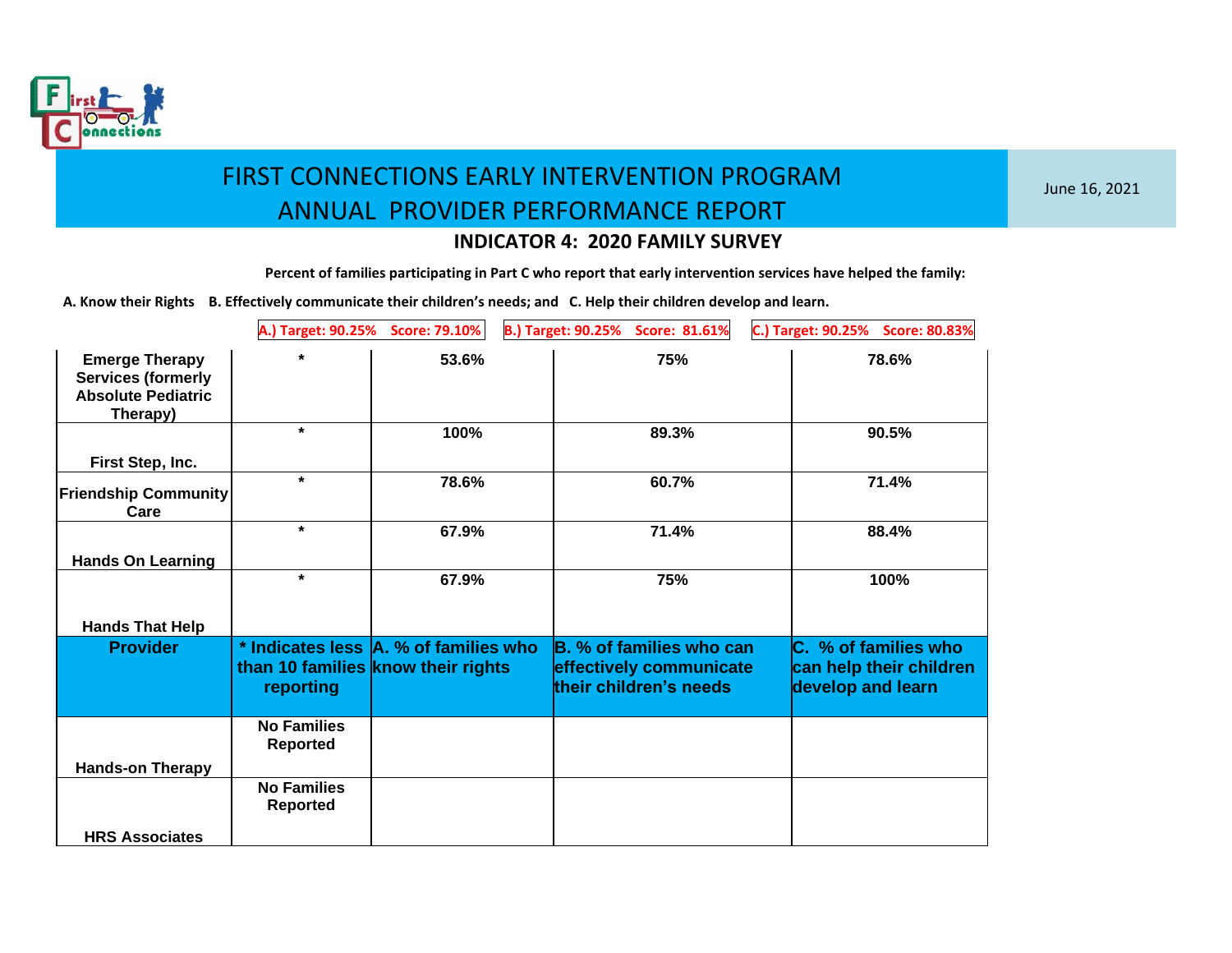

June 16, 2021

### **INDICATOR 4: 2020 FAMILY SURVEY**

**Percent of families participating in Part C who report that early intervention services have helped the family:**

|                                                        | A.) Target: 90.25%                                                                       | <b>Score: 79.10%</b> | <b>B.) Target: 90.25%</b> | Score: 81.61%                                                                 | C.) Target: 90.25%                                                   | <b>Score: 80.83%</b> |
|--------------------------------------------------------|------------------------------------------------------------------------------------------|----------------------|---------------------------|-------------------------------------------------------------------------------|----------------------------------------------------------------------|----------------------|
| <b>In-Sync Pediatric</b><br><b>Therapy</b>             | <b>No Families</b><br><b>Reported</b>                                                    |                      |                           |                                                                               |                                                                      |                      |
|                                                        | $\star$                                                                                  | 78.6%                |                           | 78.6%                                                                         | 67.9%                                                                |                      |
| <b>Jumping Jelly Beans</b><br><b>Pediatric Therapy</b> |                                                                                          |                      |                           |                                                                               |                                                                      |                      |
|                                                        | No Longer a<br><b>Provider</b>                                                           |                      |                           |                                                                               |                                                                      |                      |
| <b>Kid Quest</b>                                       |                                                                                          |                      |                           |                                                                               |                                                                      |                      |
|                                                        |                                                                                          |                      |                           |                                                                               |                                                                      |                      |
| <b>Provider</b>                                        | * Indicates less A. % of families who<br>than 10 families know their rights<br>reporting |                      |                           | B. % of families who can<br>effectively communicate<br>their children's needs | C. % of families who<br>can help their children<br>develop and learn |                      |
|                                                        | 53                                                                                       | 72.2%                |                           | 78.1%                                                                         | 80.1%                                                                |                      |
| <b>Kidsource Therapy</b>                               |                                                                                          |                      |                           |                                                                               |                                                                      |                      |
|                                                        | No Longer a<br><b>Provider</b>                                                           |                      |                           |                                                                               |                                                                      |                      |
| <b>Kidz R First</b>                                    |                                                                                          |                      |                           |                                                                               |                                                                      |                      |
|                                                        | <b>No Families</b><br><b>Reported</b>                                                    |                      |                           |                                                                               |                                                                      |                      |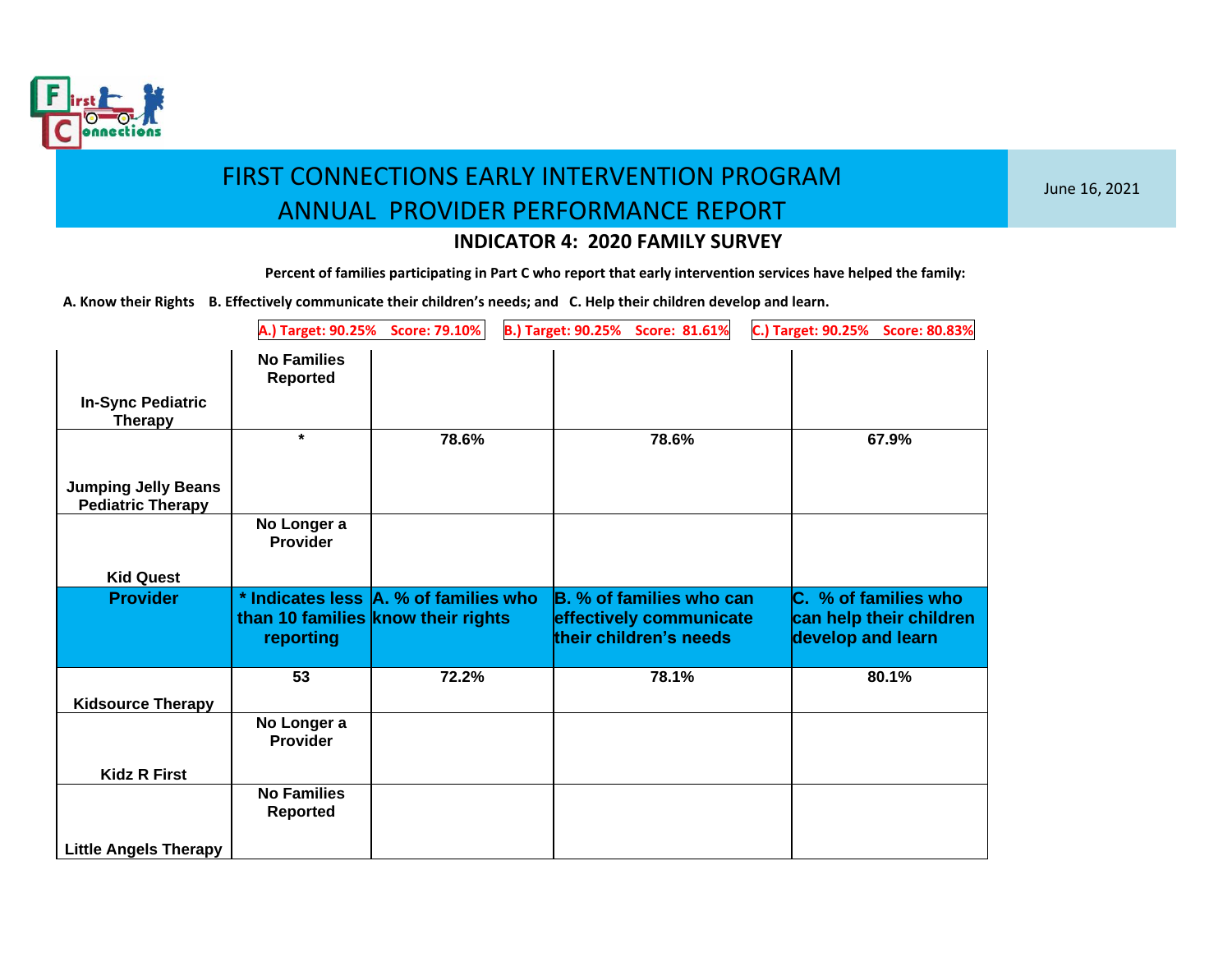

June 16, 2021

### **INDICATOR 4: 2020 FAMILY SURVEY**

**Percent of families participating in Part C who report that early intervention services have helped the family:**

|                                                                   | A.) Target: 90.25%      | <b>Score: 79.10%</b>                                                        | B.) Target: 90.25% Score: 81.61%                                              | C.) Target: 90.25%<br><b>Score: 80.83%</b>                           |
|-------------------------------------------------------------------|-------------------------|-----------------------------------------------------------------------------|-------------------------------------------------------------------------------|----------------------------------------------------------------------|
|                                                                   | $\star$                 | 73%                                                                         | 79.1%                                                                         | 78.1%                                                                |
| <b>Little Bitty City</b><br><b>Therapeutic Services</b>           |                         |                                                                             |                                                                               |                                                                      |
| Lynn M. Center, Inc.<br>dba Northwest<br><b>Pediatric Therapy</b> | $\star$                 | 64.9%                                                                       | 69%                                                                           | 73.2%                                                                |
| <b>Milestones Services</b>                                        | $\star$                 | 71.4%                                                                       | 71.4%                                                                         | 71.4%                                                                |
| <b>Provider</b>                                                   | reporting               | * Indicates less A. % of families who<br>than 10 families know their rights | B. % of families who can<br>effectively communicate<br>their children's needs | C. % of families who<br>can help their children<br>develop and learn |
| <b>Pathways Pediatric</b><br><b>Therapies</b>                     | $\star$                 | 41.1%                                                                       | 64.3%                                                                         | 64.3%                                                                |
| <b>Personal Therapy of</b><br><b>NEA dba Kidspot</b>              | No Longer a<br>Provider |                                                                             |                                                                               |                                                                      |
|                                                                   | $\star$                 | 69%                                                                         | 81%                                                                           | 87.5%                                                                |
| <b>Pediatrics Plus</b><br><b>Therapy Services</b>                 |                         |                                                                             |                                                                               |                                                                      |
| <b>Pediatric Therapy, Inc.</b>                                    | 10                      | 80%                                                                         | 73.9%                                                                         | 78.2%                                                                |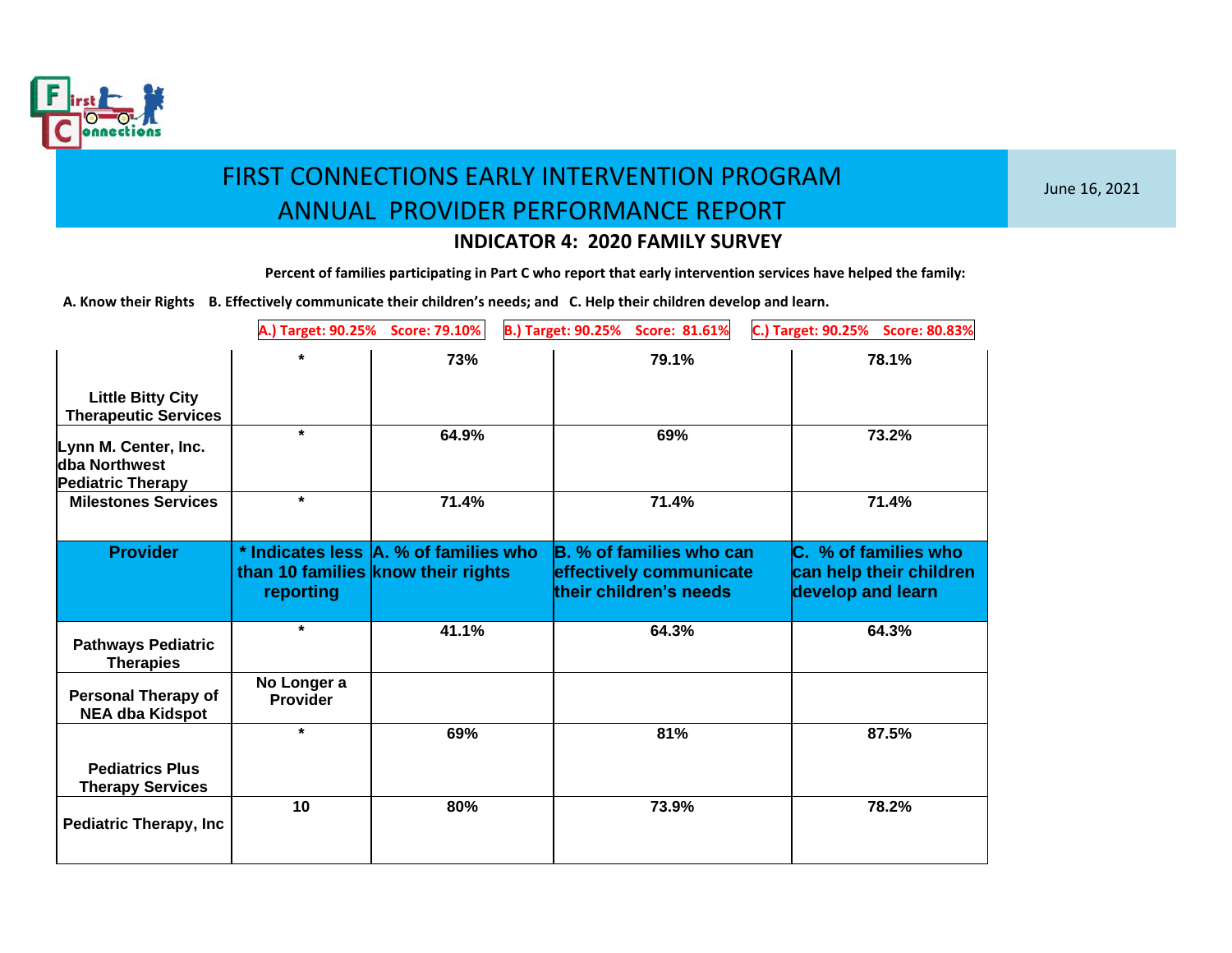

June 16, 2021

### **INDICATOR 4: 2020 FAMILY SURVEY**

**Percent of families participating in Part C who report that early intervention services have helped the family:**

|                                                   | A.) Target: 90.25%                    | <b>Score: 79.10%</b>                                                        | <b>B.) Target: 90.25%</b><br>Score: 81.61%                                    | C.) Target: 90.25%<br><b>Score: 80.83%</b>                           |
|---------------------------------------------------|---------------------------------------|-----------------------------------------------------------------------------|-------------------------------------------------------------------------------|----------------------------------------------------------------------|
| <b>Physicians Therapy</b><br>Group                | ÷                                     | 55%                                                                         | 73.6%                                                                         | 74.3%                                                                |
| <b>Polk County</b><br><b>Developmental Center</b> | No Longer a<br><b>Provider</b>        |                                                                             |                                                                               |                                                                      |
| <b>Provider</b>                                   | reporting                             | * Indicates less A. % of families who<br>than 10 families know their rights | B. % of families who can<br>effectively communicate<br>their children's needs | C. % of families who<br>can help their children<br>develop and learn |
| <b>Pryor Physical</b><br><b>Therapy</b>           | <b>No Families</b><br><b>Reported</b> |                                                                             |                                                                               |                                                                      |
| Rainbow of Challenges                             | <b>No Families</b><br><b>Reported</b> |                                                                             |                                                                               |                                                                      |
| <b>Reach Therapy</b><br><b>Services</b>           | $\star$                               | 66.7%                                                                       | 75%                                                                           | 78.6%                                                                |
| <b>Reaper Physical</b><br>Therapy, Inc.           | <b>No Families</b><br><b>Reported</b> |                                                                             |                                                                               |                                                                      |
| <b>Recovery Zone</b><br><b>Pediatric Therapy</b>  | $\star$                               | 83.9%                                                                       | 90.2%                                                                         | 89.3%                                                                |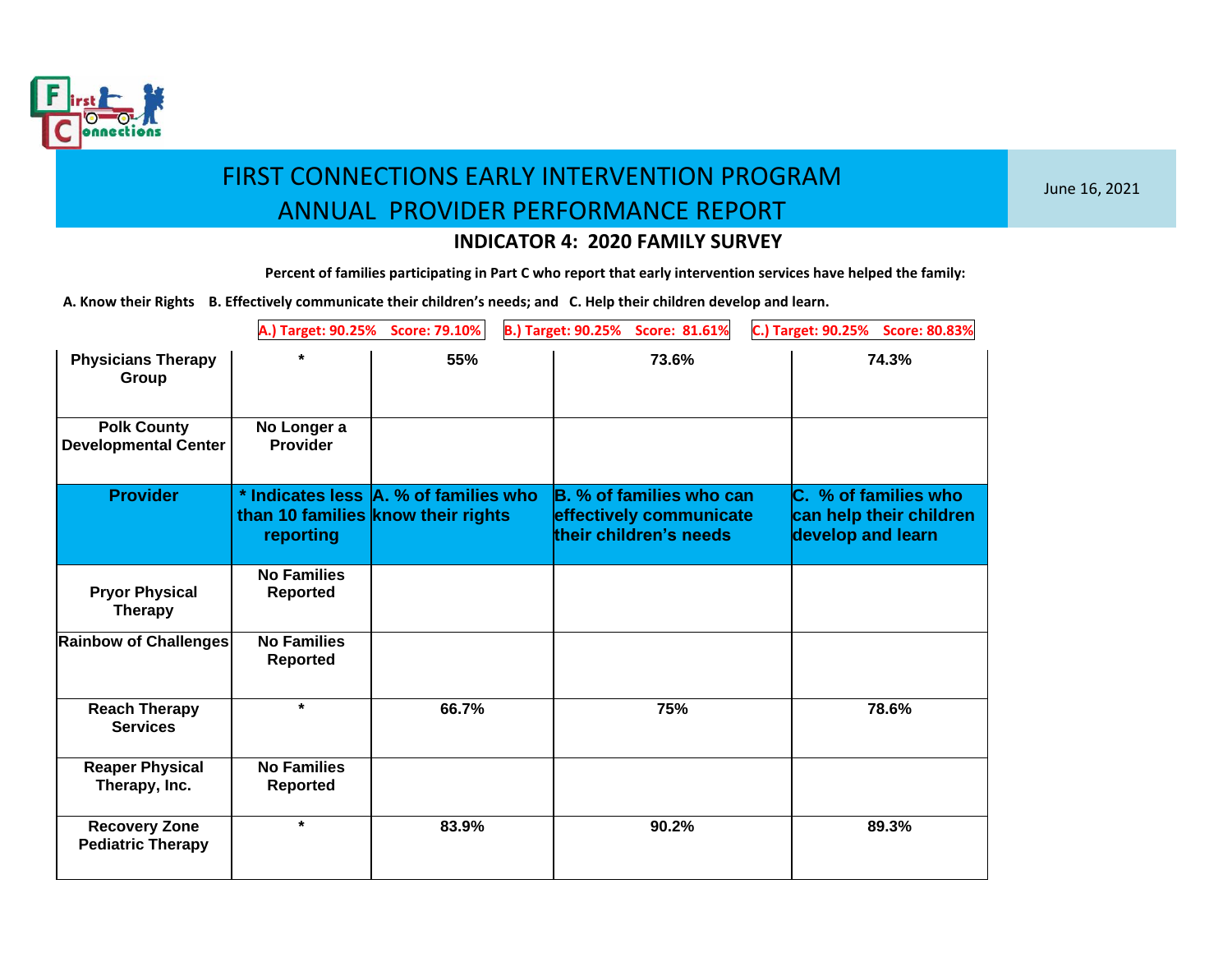

June 16, 2021

### **INDICATOR 4: 2020 FAMILY SURVEY**

**Percent of families participating in Part C who report that early intervention services have helped the family:**

|                                                                                             | A.) Target: 90.25%                                                                       | <b>Score: 79.10%</b> | <b>B.) Target: 90.25%</b><br><b>Score: 81.61%</b>                             | C.) Target: 90.25%<br><b>Score: 80.83%</b>                           |
|---------------------------------------------------------------------------------------------|------------------------------------------------------------------------------------------|----------------------|-------------------------------------------------------------------------------|----------------------------------------------------------------------|
| <b>Rehabilitation Network</b><br><b>Outpatient Services,</b><br><b>LLC</b>                  | <b>No Families</b><br><b>Reported</b>                                                    |                      |                                                                               |                                                                      |
| <b>Resource Access, Inc.</b>                                                                | $\star$                                                                                  | 66.7%                | 60.7%                                                                         | 64.3%                                                                |
| <b>Resources</b><br>Coordination, Inc.                                                      | <b>No Families</b><br>reported                                                           |                      |                                                                               |                                                                      |
| <b>Provider</b>                                                                             | * Indicates less A. % of families who<br>than 10 families know their rights<br>reporting |                      | B. % of families who can<br>effectively communicate<br>their children's needs | C. % of families who<br>can help their children<br>develop and learn |
| <b>South Arkansas</b><br><b>Developmental Center</b><br>for Children and<br><b>Families</b> | <b>No Families</b><br><b>Reported</b>                                                    |                      |                                                                               |                                                                      |
| <b>Speech Solutions</b>                                                                     | <b>No Families</b><br><b>Reported</b>                                                    |                      |                                                                               |                                                                      |
| <b>Stepping Stone</b>                                                                       | <b>No Families</b><br><b>Reported</b>                                                    |                      |                                                                               |                                                                      |
| <b>Sunshine School and</b><br><b>Development Center</b>                                     | <b>No Families</b><br><b>Reported</b>                                                    |                      |                                                                               |                                                                      |